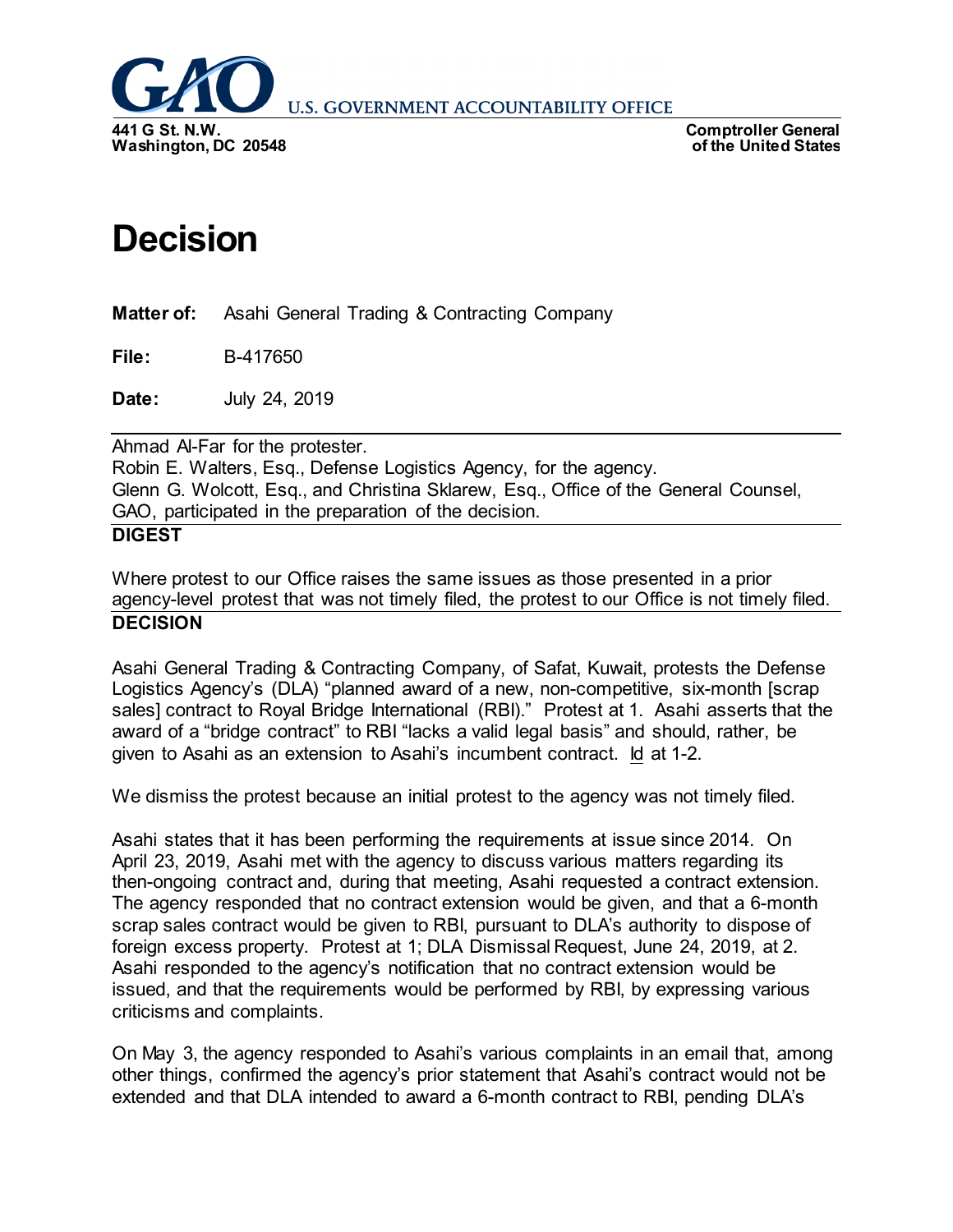subsequent issuance of a competitive solicitation for the requirements. Protest, attach. A, DLA email to Asahi, May 3, 2019.

On May 23, Asahi filed an agency-level protest asserting, among other things, that "the planned contract award lacks a valid legal basis, violates applicable law and regulation and is otherwise improper from a business judgment standpoint." Protest, attach. B, Asahi Agency-Level Protest, at 2. Asahi complains that the agency did not immediately respond to its agency-level protest; accordingly, on June 9, Asahi filed this protest with our Office, essentially repeating the complaints contained in its agency-level protest.

On June 24, the agency submitted a dismissal request asserting, among other things, that Asahi's agency-level protest was not timely filed and that, similarly, Asahi's June 9 protest to this Office was untimely.<sup>[1](#page-1-0)</sup>

On June 27, Asahi responded to the agency's dismissal request by: noting that Asahi personnel "are Kuwaiti businessmen, not lawyers"; stating that it was Asahi's action in hiring a legal consultant on May 14, 2019 that "gave rise to the 10-day filing requirement"; and asserting that "[a]ccordingly, Asahi's May 23, 2019 Agency-level protest was timely filed." Asahi Response to Dismissal Request, June 27, 2019, at 3.

Our Bid Protest Regulations contain strict rules for the timely submission of protests. Under these rules, a protest of other than an alleged apparent solicitation impropriety must be filed no later than 10 calendar days after the protester knew, or should have known, of the basis for protest. 4 C.F.R. § 21.2(a)(2). In this regard, a matter that is initially protested to the contracting agency will only be considered timely by our Office if the initial agency-level protest was filed within the time limits provided by the Regulations for filing a protest with our Office. 4 C.F.R. § 21.2(a)(3). Our timeliness rules reflect the dual requirements of giving parties a fair opportunity to present their cases and resolving protests expeditiously without unduly disrupting or delaying the procurement process. Dominion Aviation, Inc.--Recon., B-275419.4, Feb. 24, 1998, 98-1 CPD ¶ 62 at 3.

Here, the record is clear that Asahi's May 23, 2019 agency-level protest was filed more than 10 days after Asahi knew or should have known of its basis for protest. Specifically, Asahi acknowledges that it was informed during the April 2019 meeting with DLA that a contract for the requirements at issue "would be awarded to RBI."

<span id="page-1-0"></span> $1$  The agency also asserts that, because the agency did not issue a solicitation in connection with the contract awarded to RBI, GAO is not authorized to consider Asahi's protest. However, in 1987, DLA formally requested that GAO "consider bid protests filed with [GAO] relating to Defense Logistics Agency surplus sale offerings conducted pursuant to the Federal Property and Administrative Services Act of 1949." DLA Dismissal Request, attach. 1, Letter from DLA to GAO, Jan. 13, 1987. On this record, and in light of our determination that Asahi's protest was not timely filed, we decline to dismiss the protest based on DLA's assertions regarding GAO's authority.